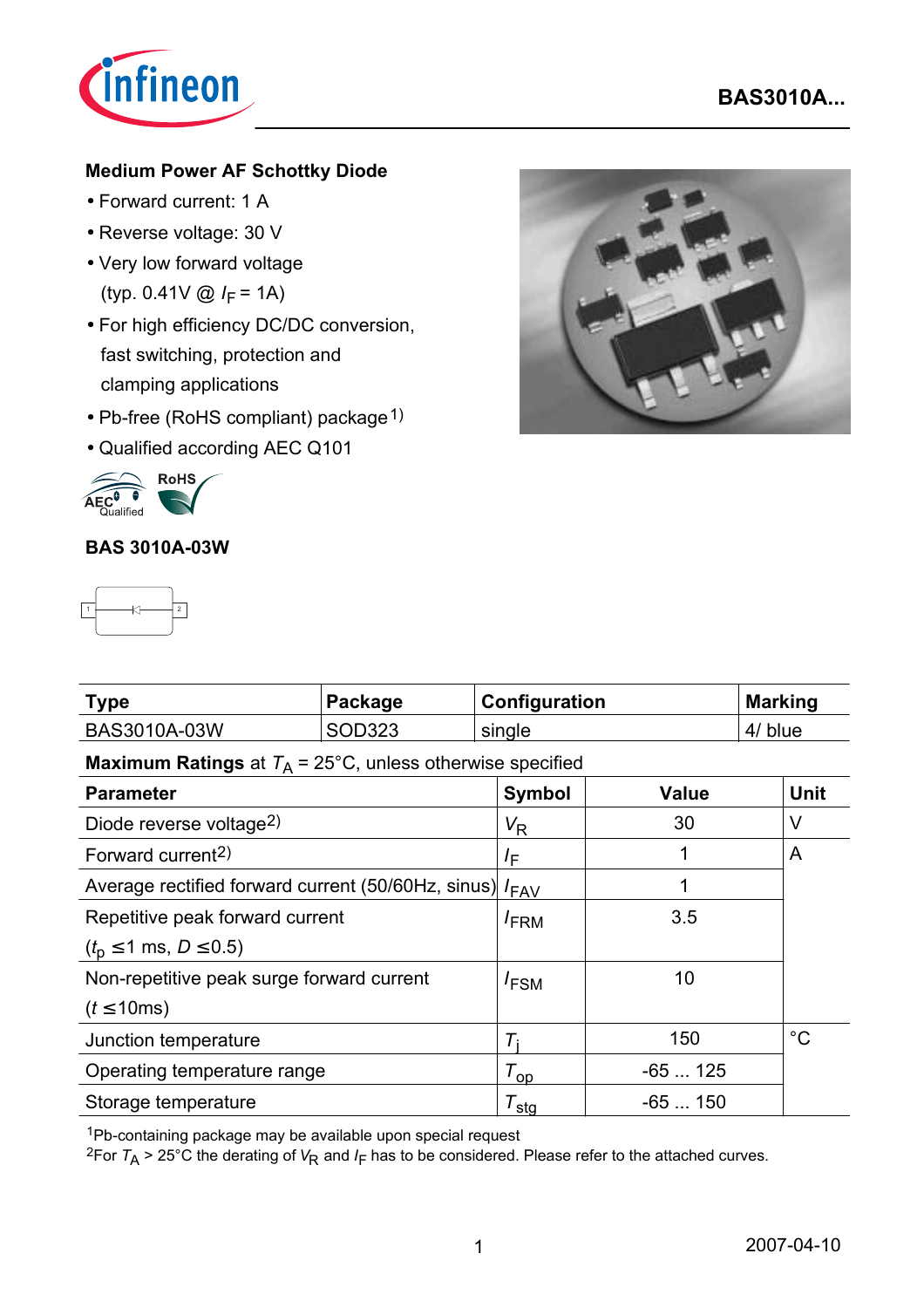

#### **Thermal Resistance**

| <b>Parameter</b>                         | <b>Symbol</b>                   | Value | Unit |
|------------------------------------------|---------------------------------|-------|------|
| Junction - soldering point <sup>1)</sup> | $\mathsf{\tau}_{\mathsf{thJS}}$ | ≤ 82  | K/W  |

### **Electrical Characteristics** at  $T_A = 25^{\circ}$ C, unless otherwise specified

| <b>Parameter</b>              | <b>Symbol</b>    |      | <b>Values</b> |      | <b>Unit</b> |
|-------------------------------|------------------|------|---------------|------|-------------|
|                               |                  | min. | typ.          | max. |             |
| <b>DC Characteristics</b>     |                  |      |               |      |             |
| Reverse current <sup>2)</sup> | $l_{\mathsf{R}}$ |      |               |      | μA          |
| $V_R$ = 5 V                   |                  |      | 5             | 25   |             |
| $V_R$ = 10 V                  |                  |      | 10            | 50   |             |
| $V_R$ = 30 V                  |                  |      | 40            | 200  |             |
| Forward voltage <sup>2)</sup> | $V_F$            |      |               |      | mV          |
| $I_F = 1$ mA                  |                  |      | 170           | 220  |             |
| $I_F = 10 \text{ mA}$         |                  |      | 220           | 270  |             |
| $I_F$ = 100 mA                |                  |      | 290           | 340  |             |
| $I_F = 500 \text{ mA}$        |                  |      | 350           | 410  |             |
| $I_F = 1 A$                   |                  |      | 410           | 470  |             |
| <b>AC Characteristics</b>     |                  |      |               |      |             |
| Diode capacitance             | $C_T$            |      | 28            | 35   | pF          |
| $V_R$ = 5 V, f = 1 MHz        |                  |      |               |      |             |

<sup>1</sup>For calculation of  $R_{thJA}$  please refer to Application Note Thermal Resistance

2Pulsed test: *t* p = 300 µs; D = 0.01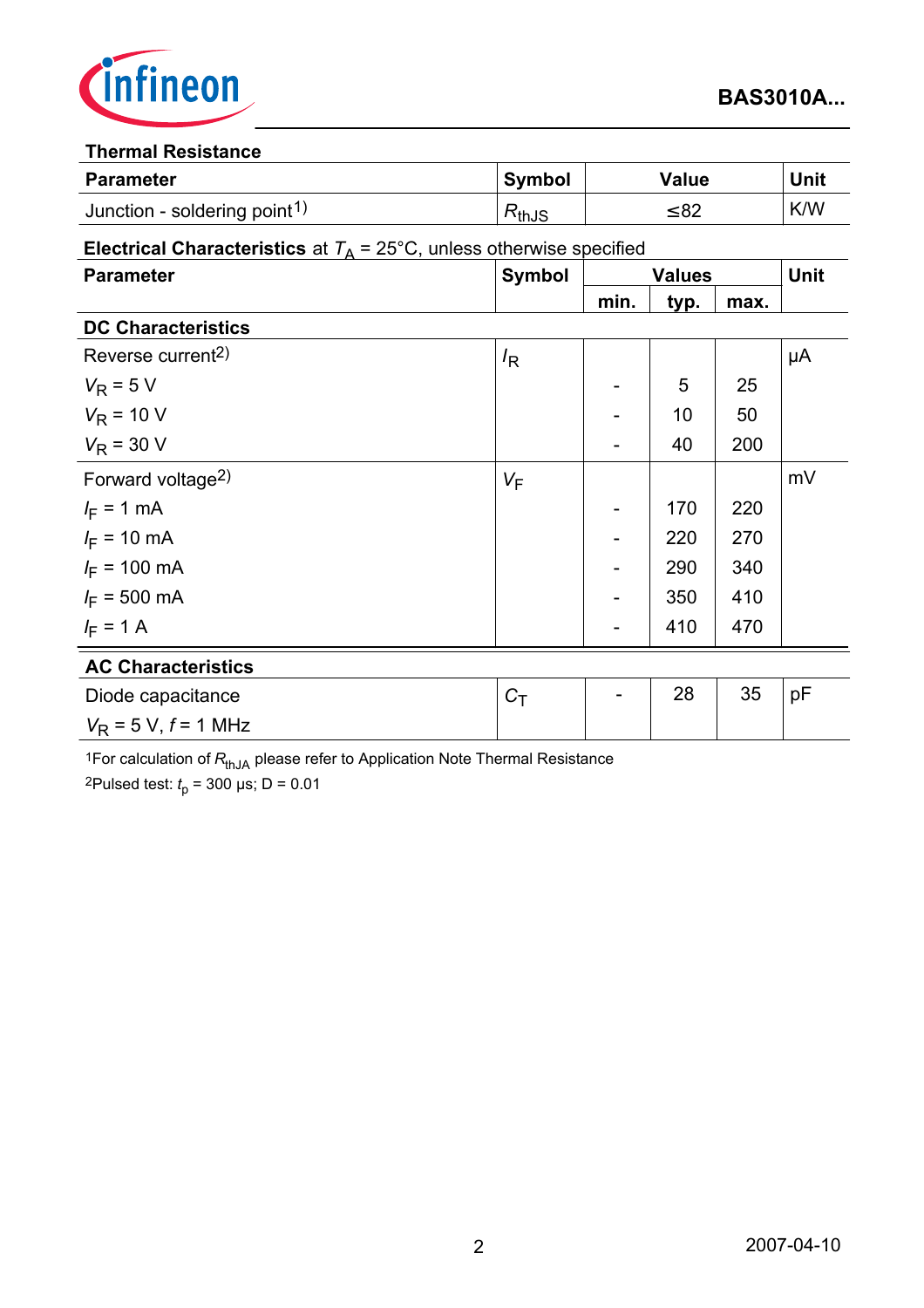

# **Diode capacitance**  $C_T = f(V_R)$

 $f = 1$ MHz



## **Reverse current**  $I_R = f(T_A)$

*V*<sub>R</sub> = Parameter



## **Reverse current**  $I_R = f(V_R)$

*T*A = Parameter



# **Forward Voltage**  $V_F = f(T_A)$

*I*<sub>F</sub> = Parameter

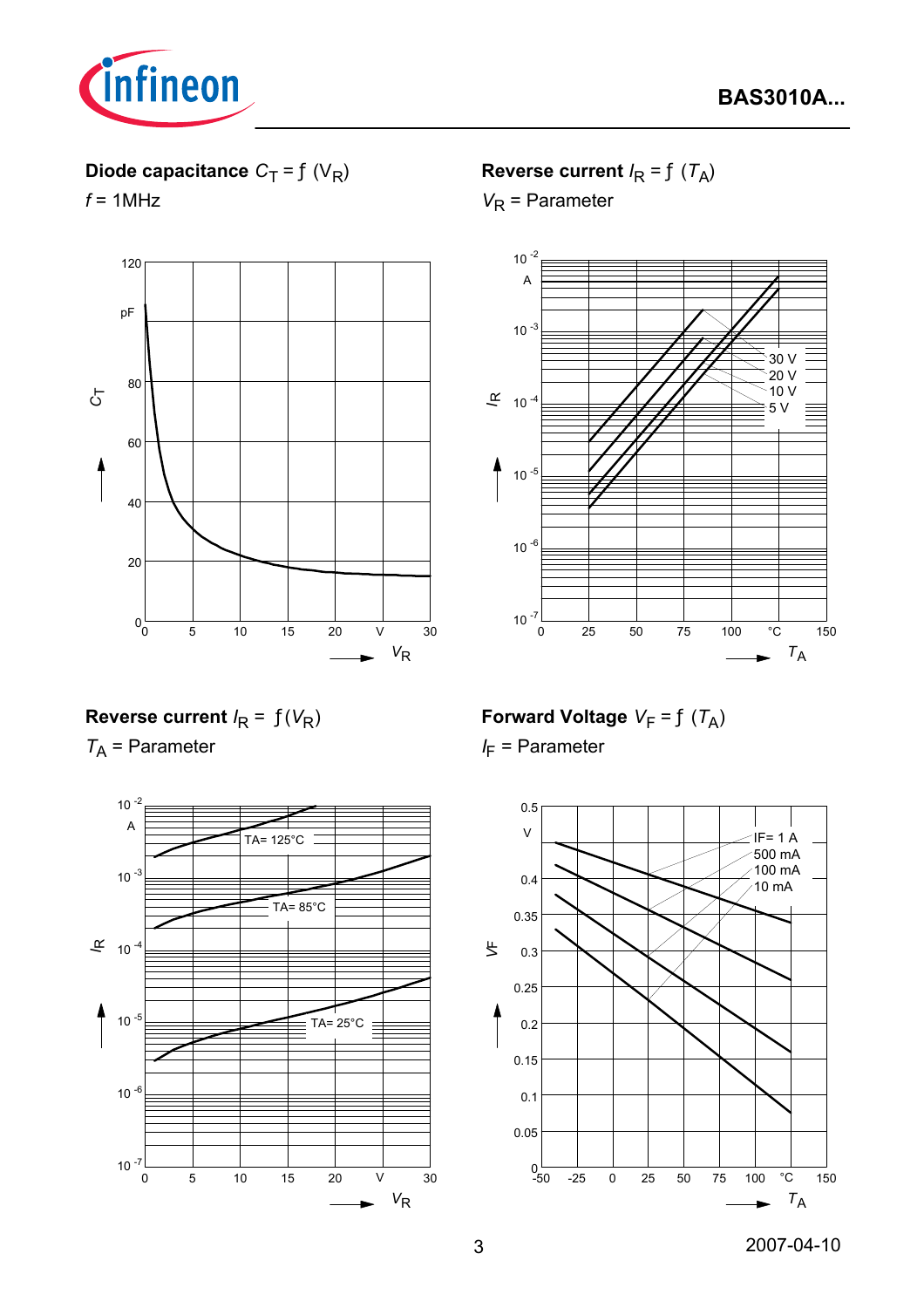

## **Forward current**  $I_F = f(V_F)$

*T*A = Parameter



**Permissible Reverse voltage**  $V_R = f(T_A)$ 

*t*p = Parameter, Duty cycle < 0.01 Device mounted on PCB with  $R_{th}$  = 160 k/W



**Forward current**  $I_F = f(T_S)$ 

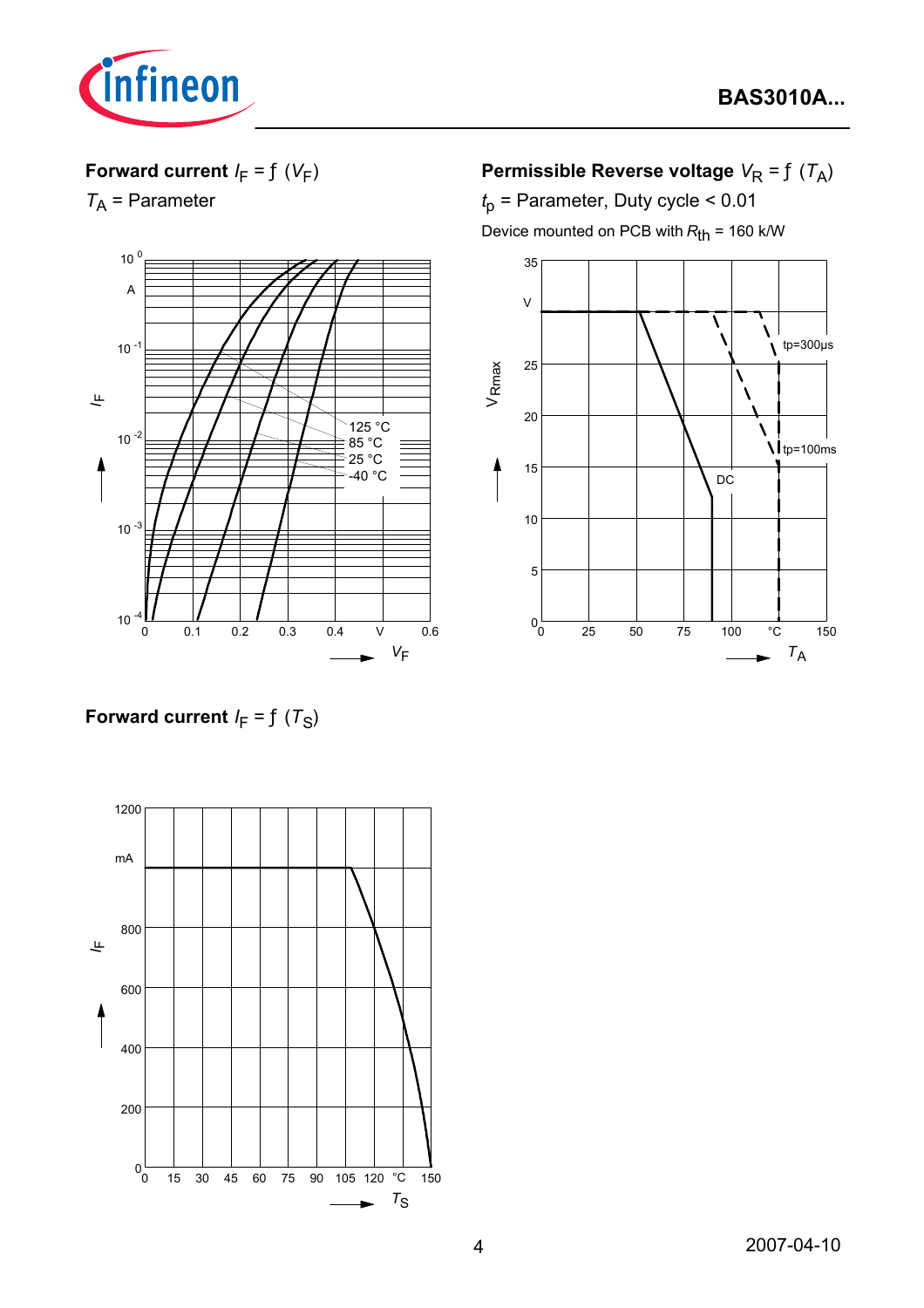